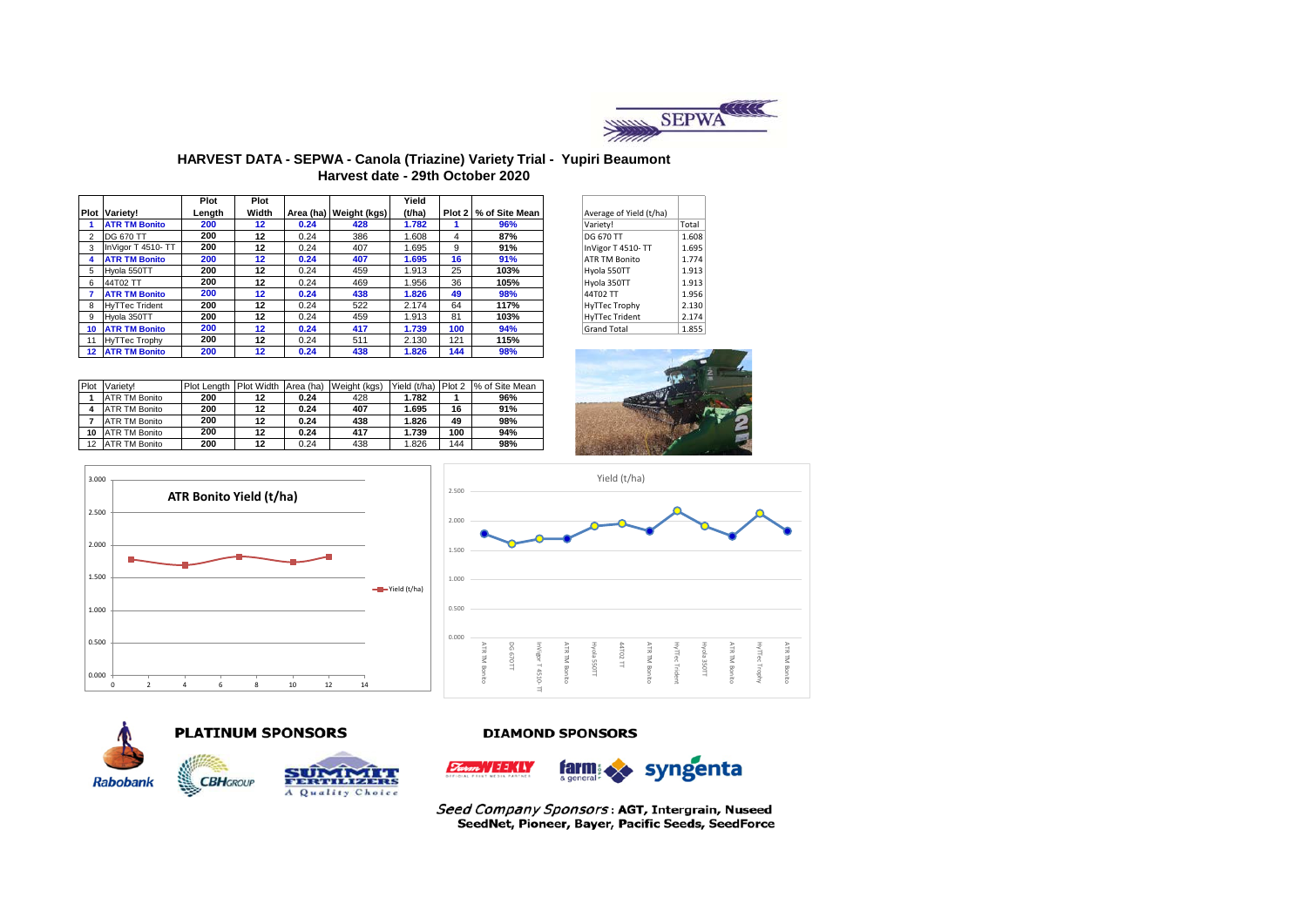



| <b>Plot</b>    | Variety               | <b>Triat</b>     | <b>Maturity</b>   | Yield (t/ha)<br>(adj moisture) | % of Site<br>Mean | <b>Protein %</b> | Oil % |
|----------------|-----------------------|------------------|-------------------|--------------------------------|-------------------|------------------|-------|
|                | <b>ATR TM Bonito</b>  | Triazine, Open   | Early - Early Mid | 1.79                           | 96%               | 20.6             | 48.9  |
| $\overline{2}$ | <b>DG 670 TT</b>      | Triazine, Hybrid | mid-late season   | 1.60                           | 86%               | 21.2             | 41.8  |
| 3              | InVigor T 4510-TT     | Triazine, Hybrid | Early - Mid       | 1.68                           | 91%               | 18.6             | 45.8  |
| 4              | <b>ATR TM Bonito</b>  | Triazine, Open   | Early - Early Mid | 1.70                           | 91%               | 20.5             | 48.8  |
| 5              | Hyola 550TT           | Triazine, Hybrid | Mid - Early       | 1.91                           | 103%              | 21.6             | 45.8  |
| 6              | Pioneer ® 44T02       | Triazine, Hybrid | Early - Mid       | 1.96                           | 106%              | 22.1             | 46.2  |
|                | <b>ATR TM Bonito</b>  | Triazine, Open   | Early - Early Mid | 1.83                           | 99%               | 20.6             | 48.9  |
| 8              | <b>HyTTec Trident</b> | Triazine, Hybrid | Early             | 2.16                           | 117%              | 20.6             | 45.1  |
| 9              | Hyola 350TT           | Triazine, Hybrid | Early             | 1.92                           | 103%              | 22.0             | 47.1  |
| 10             | <b>ATR TM Bonito</b>  | Triazine, Open   | Early - Early Mid | 1.75                           | 94%               | 20.8             | 48.9  |
| 11             | <b>HyTTec Trophy</b>  | Triazine, Hybrid | Early - Mid       | 2.11                           | 114%              | 21.2             | 44.3  |
| 12             | <b>ATR TM Bonito</b>  | Triazine, Open   | Early - Early Mid | 1.83                           | 99%               | 20.6             | 48.9  |

*Yield, Protein and Oil adjsuted for moisture - average moisture 6.1 %*

| Site Mean (t/ha)                | 1.853 |
|---------------------------------|-------|
| Probability                     | 0.013 |
| Least significant difference 5% | 0.177 |
| CV <sub>6</sub>                 | 3.1   |

|                          | <b>Site Details</b>       |           |                  |                              |       |
|--------------------------|---------------------------|-----------|------------------|------------------------------|-------|
| <b>Soil Description:</b> | Sand over Clay Duplex     |           | January          | 18.8                         |       |
| Date Sown:               | Saturday, 18 April 2020   |           | February         | 38                           |       |
| <b>Harvested Date</b>    | Thursday, 29 October 2020 |           | <b>March</b>     | 32.4                         |       |
| <b>Seeding Rate:</b>     | 3 kg/ha                   |           | <b>April</b>     | 8.4                          | 8.4   |
|                          | <b>Plot Dimenstions</b>   | 2020 (mm) | <b>May</b>       | 14.4                         | 22.8  |
| Length (m)               | 200                       |           | <b>June</b>      | 11                           | 33.8  |
| Width (m)                | 12                        | RAINFALL  | July             | 26                           | 59.8  |
| Plot Area (ha)           | 0.240                     |           | <b>August</b>    | 62.4                         | 122.2 |
| <b>Conversion Factor</b> | 4.17                      |           | <b>September</b> | 22                           | 144.2 |
|                          | <b>Rainfall Data</b>      |           | <b>October</b>   | 20                           | 164.2 |
| Growing Season (mm)      | 164.2                     |           | <b>Total</b>     | 253.4                        |       |
| Site Yield (t/ha)        | 1.853                     |           |                  |                              |       |
| kg/mm - Rainfall         | 11.3                      | Station:  |                  | <b>DPIRD Mount Buraminya</b> |       |
|                          |                           |           |                  |                              |       |



# **PLATINUM SPONSORS**

**CBH**GROUP



# **DIAMOND SPONSORS**

» //EEKIY



**Cumulative Growing Season Rainfall**

**Cumulative Growing**<br>Season Rainfall

Seed Company Sponsors: AGT, Intergrain, Nuseed SeedNet, Pioneer, Bayer, Pacific Seeds, SeedForce